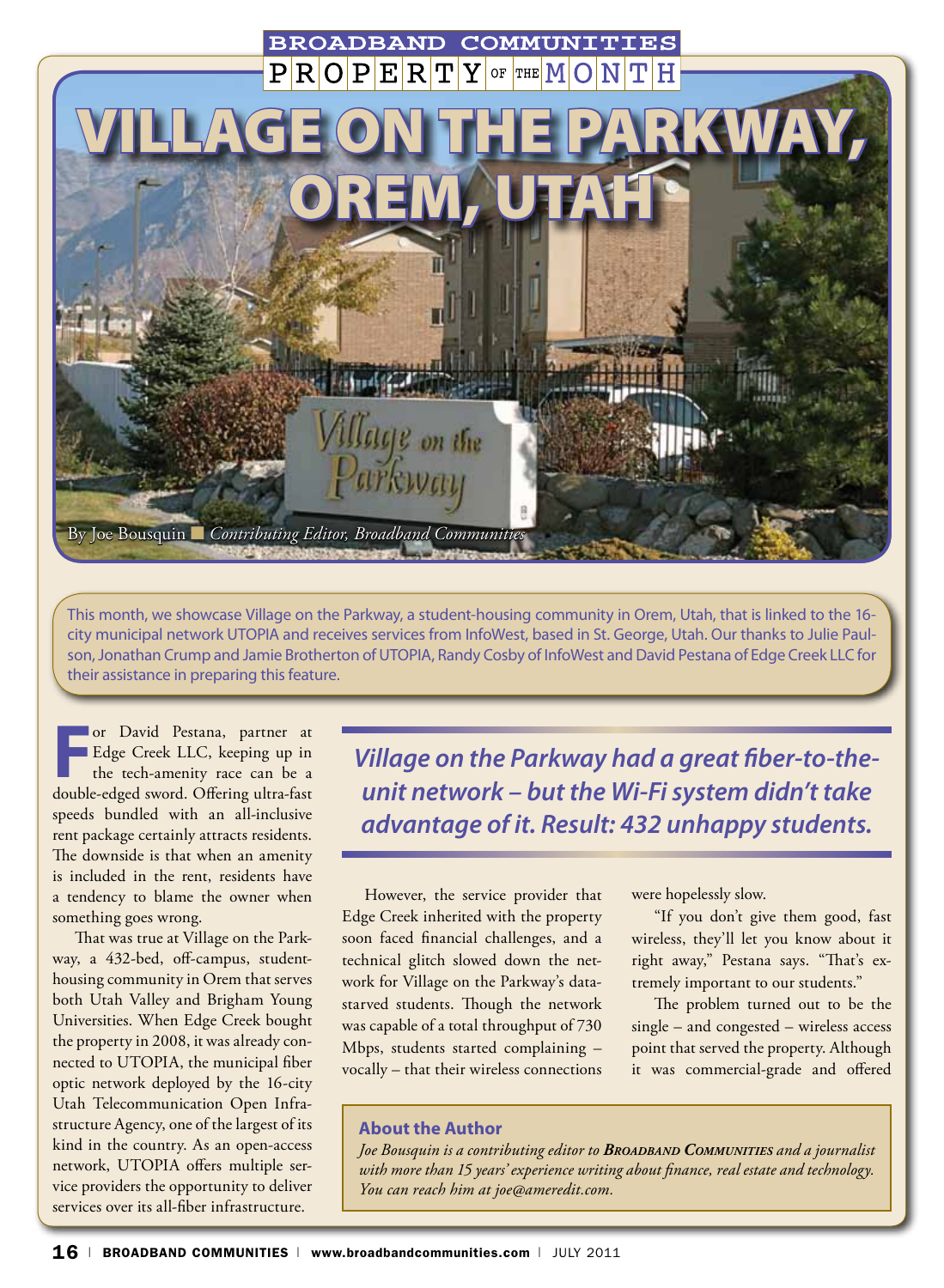#### **BROADBAND** COMMUNITIES  $R[O]P[E]R[T]Y$ OF THE  $M/O$



good coverage, it tapped into a single 10 Mbps pipe. Because students used wireless access much of the time, the dedicated 10 Mbps wired connections to their individual units were largely unused. "We weren't utilizing more than 80 percent of our bandwidth," Pestana says. "UTOPIA and InfoWest helped us understand that."

InfoWest is the competitive local exchange carrier that Edge Creek called in once its inherited contract expired. The company is one of 12 service providers that offer Internet and other data services over UTOPIA.

Although InfoWest wasn't the cheapest among those providers, according to Pestana, its service has been smooth, reliable and, most important, fast since it started serving Village on the Parkway late last year. "Even when we compare it with our other properties throughout the state, InfoWest and the UTOPIA network are killing it here," Pestana says. "There's just no comparison."

After InfoWest installed a dedicated wireless access point for each of the property's 72 six-bed suites in a single day, Pestana stopped getting 3 a.m. calls whenever his residents pulled all-nighters. As a bonus for his predominantly Latter-day Saints residents, InfoWest provided a safe-surfing filter to weed out malware and adult-content sites, something that turned out to be highly marketable to his residents' check-writing parents.

"Some of the bishops in the community had voiced concerns," Pestana says. "We feel – and our parents feel – this is just a much safer environment for our students."

Students pay the equivalent of just \$10 a month for their 10 Mbps x 10 Mbps connections. For Pestana and the students at Village on the Parkway, though, it's really just the speed that matters. He notes, "We've got other properties that get 30 Mbps total, while we're at 730 Mbps here." Each suite has a dedicated 10 Mbps, and so does the office and common area.

In addition, because InfoWest made clear through its marketing that it was responsible for addressing any service problems, residents have stopped calling the owner about Internet issues.

"When you don't hear from them, you figure that's a good thing," Pestana says.

Now, Pestana and the residents' parents – most of whom pay the rent for their children – can all sleep better at night.

#### **Vital Statistics**

*Property Description*: Village on the Parkway is a student-housing apartment community in Orem, Utah,

that serves student residents who attend Utah Valley University and Brigham Young University.

- *Greenfield or retrofit*? InfoWest retrofitted a wireless network over an existing fiber infrastructure that was installed by UTOPIA when the property first opened in 2006.
- *Number of residential/commercial units*: 72 residential units housing six students each, plus one office.
- *High-rise/mid-rise/garden style?* Threestory mid-rise
- *Percent of units occupied:* Up to 100 percent from late August through mid-April. All residents attend either Utah Valley University or Brigham Young University. From mid-April through mid-August, the community has approximately 75 percent occupancy.
- *Time to deploy*: The original build for UTOPIA to install the network during construction took approximately six weeks. When the community switched to InfoWest in December 2010, all 73 units came online within one day.

*Date services started being delivered:* December 15, 2010

#### **Technology**

Jamie Brotherton, UTOPIA's operations manager, and Julie Paulson, UTOPIA's communications manager, provided the following responses.

*How does fiber get to the property?* The property is connected to UTOPIA. Orem is a UTOPIA member city.

## **Property of the Month Highlights Village on the parkway**

- *• Thisstudent-living community in Orem, Utah, was built in 2006 and purchased by Edge Creek LLC in 2008.*
- *• InfoWest provides data servicesto residents over the UTOPIA fiber network. Each unit hasits own fiber connection.*
- *• The Wi-Fi overlay installed by InfoWest makes use of the fiber connection to each unit.*
- *• Vendorsinclude Ubiquiti and Allied Telesis.*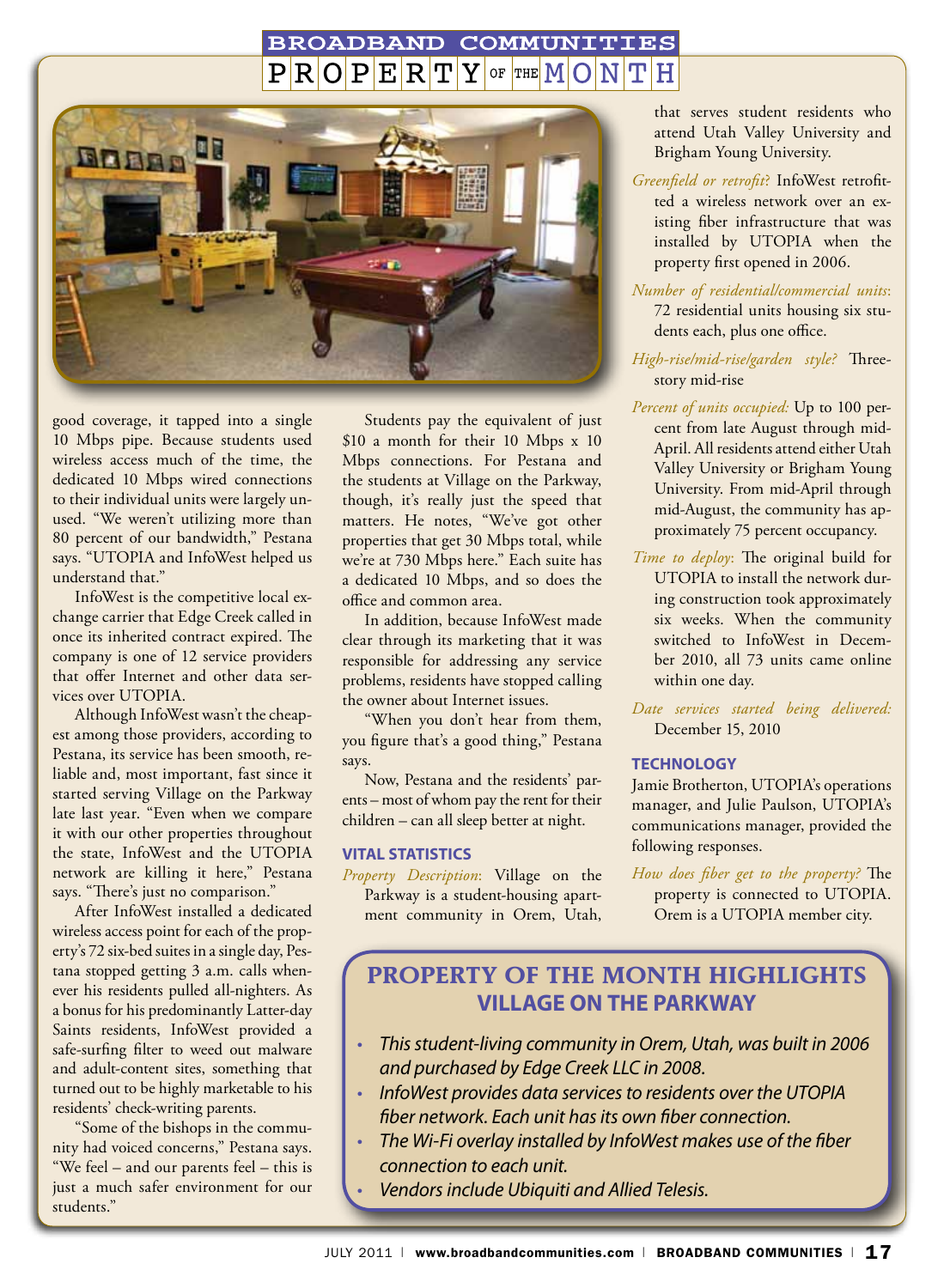#### **BROADBAND COMMUNITIES**  $\mathbf{P}[\mathbf{R}|\mathbf{O}|\mathbf{P}|\mathbf{E}|\mathbf{R}|\mathbf{T}|\mathbf{Y}|$  of the  $\mathbf{M}|\mathbf{O}|\mathbf{N}|$ H

*Retail service providers such as InfoWest can use the fiber optic "runways" that UTOPIA provides, and complexes such as Village on the Parkway have an affordable fiber optic option.*

To help others understand UTO-PIA, we frequently use the Salt Lake International Airport as an analogy. Salt Lake City owns and operates the runways, towers, terminals, and so forth, but nobody flies "Salt Lake City Airlines." Why is Salt Lake City in the airport business? The answer is intuitive to most businesses and homeowners: If Delta, United, Frontier, SkyWest, Southwest and other airlines each had to build an airport to serve customers in Utah, the cost to fly there would be significantly more expensive, and far fewer options would be available.

UTOPIA provides the fiber optic "runways" for member cities. It does not offer retail services, just as Salt Lake City International Airport does not have an airline. The result is similar. Companies such as InfoWest can use our fiber optic runways, and complexes such as Village on the Parkway have an affordable fiber optic option.

UTOPIA is a 100 percent fiber optic network. At Village on the Parkway, each of the 73 units has a separate strand of fiber that runs to a high-speed switch in the unit; this allows the InfoWest and UTOPIA network operation centers to monitor each apartment unit as a separate address.

#### *How is fiber distributed inside the build-*

*ing?* Fiber runs from UTOPIA's Network Operations Center to Village on the Parkway. Inside the building, a dedicated fiber strand runs through PVC conduit to each of the student suites. Inside each unit, UTOPIA has placed an Allied Telesis AT-iMG606 Intelligent Multiservice Gateway, which converts the fiber signal into an electric current that can travel over copper. The gateway is a 100 Mbps-capable active Ethernet portal with six RJ-45 copper ports.

- *What is the FTTH technology?* This is an active Ethernet deployment.
- *How did you deal with wiring and plug access within the units?* UTOPIA ran metal conduit from an aboveground transition point to the side of the building and then extended PVC conduit through utility chases leading to each unit. We sealed each penetration with commercial-grade, room temperature vulcanizing (RTV) sealant and National Fire Protection Association–rated firestop.
- *Have you provided wireless signals within units?* UTOPIA does not deploy wireless solutions. However, Info-West deployed a separate, remotely managed wireless access point with

a unique WPA2 key for each of the 73 units. Each apartment's wireless access point – a Ubiquiti AirRouter – is connected directly to the fiber access portal and authenticates with our internal ISP systems via Point-to-Point Protocol over Ethernet (a specification for connecting multiple users on an Ethernet LAN to a remote site), allowing us to log, monitor and control usage. Each router also distributes the wired bandwidth to a 12 port switch in the unit's closet, which is used to distribute Ethernet to various ports in each unit.

*How much square footage did you have to dedicate to the network inside the building?* The Allied Telesis equipment with uninterruptible power supply typically requires about 1.5 square feet of wall space. It was installed in existing utility closets or equipment rooms.

#### **Services**

Randy Cosby, vice president of Info-West, provided the following responses.

*Does the building have triple-play services?* Not currently, although the infrastructure would certainly allow for it.

*Are there other technology amenities?* There is wireless access in all common areas.

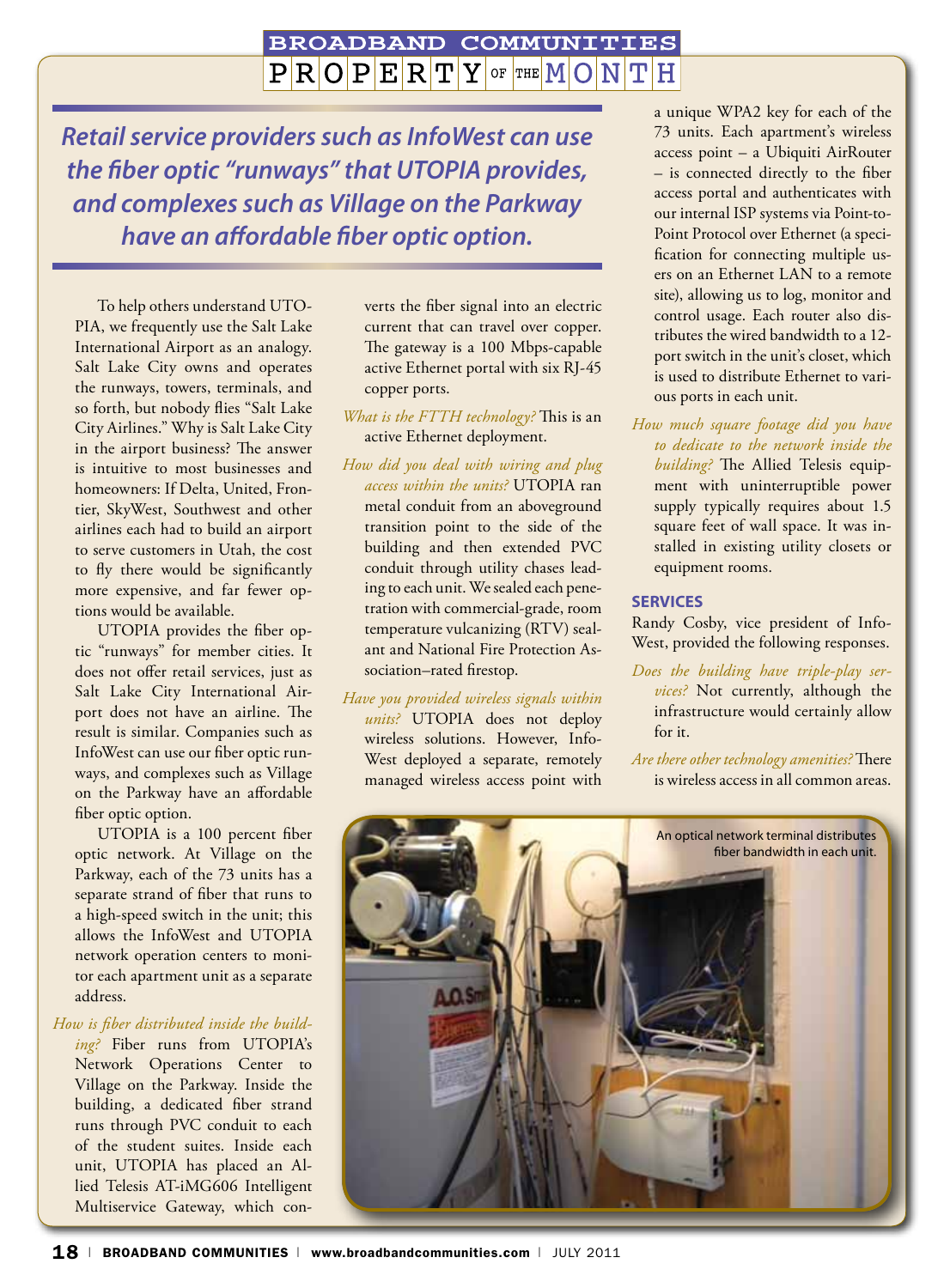#### **BROADBAND** COMMUNI OF THE  $M$  $PIR[O]P$  $E$ <sub>R<sup>T</sup></sub> Y

Also, because UTOPIA is an openaccess system, residents or the property owner could contract with other providers for additional services.

*Who is the wireless service provider?* InfoWest.

#### *Do residents have a choice of service pro-*

*viders?* Because only one of the six copper handoffs at the access point is currently being used, individual tenants are free to contact and purchase additional services from any UTO-PIA provider.

However, student residents pay for InfoWest service as part of their rent. The cost per unit on a bulk-rate contract from UTOPIA is the most affordable option for both the tenants and owner. Typical residential customers who receive InfoWest services over UTOPIA pay \$27.95 per month for a 10 Mbps up, 10 Mbps down connection in addition to a \$25 per month fee to their local utility company. The bulk-rate fees for



student access at Village on the Parkway are much lower.

*How did the owner set up the multiple choice capabilities?* UTOPIA provisions each of the six copper handoffs to be used by different providers. If a resident signs a contract with a provider, the provider submits an order to UTOPIA, which then activates the additional port.

*If residents have an issue or a technical challenge, whom do they call?* InfoWest provides free support to the residents and works in cooperation with UTOPIA or the local building management to solve problems with wiring, power and so forth.

#### **Business**

Jonathan Crump, UTOPIA's director of sales, responded to these queries.



"  $\int$ 99 *ETI's proven solution improves the installation, activation, service and billing of our fiber products and integrates seamlessly into our existing architecture.*

— Darrick Zucco, Cincinnati Bell

# B/OSS Integration Experts

You've invested in fiber to make sure your customers have the fastest Internet speeds – make sure your back office systems are up to speed too. ETI's B/OSS product, Triad, is the industrystandard for service integration, mediation and activation. With the largest number of pre-integrated interfaces in the world, ETI can get you there faster.

software



Call today for more information about Triad and ETI Software Solutions, a Broadband Properties magazine "Top 100" company since 2005.

1-800-332-1078 or etisoftware.com